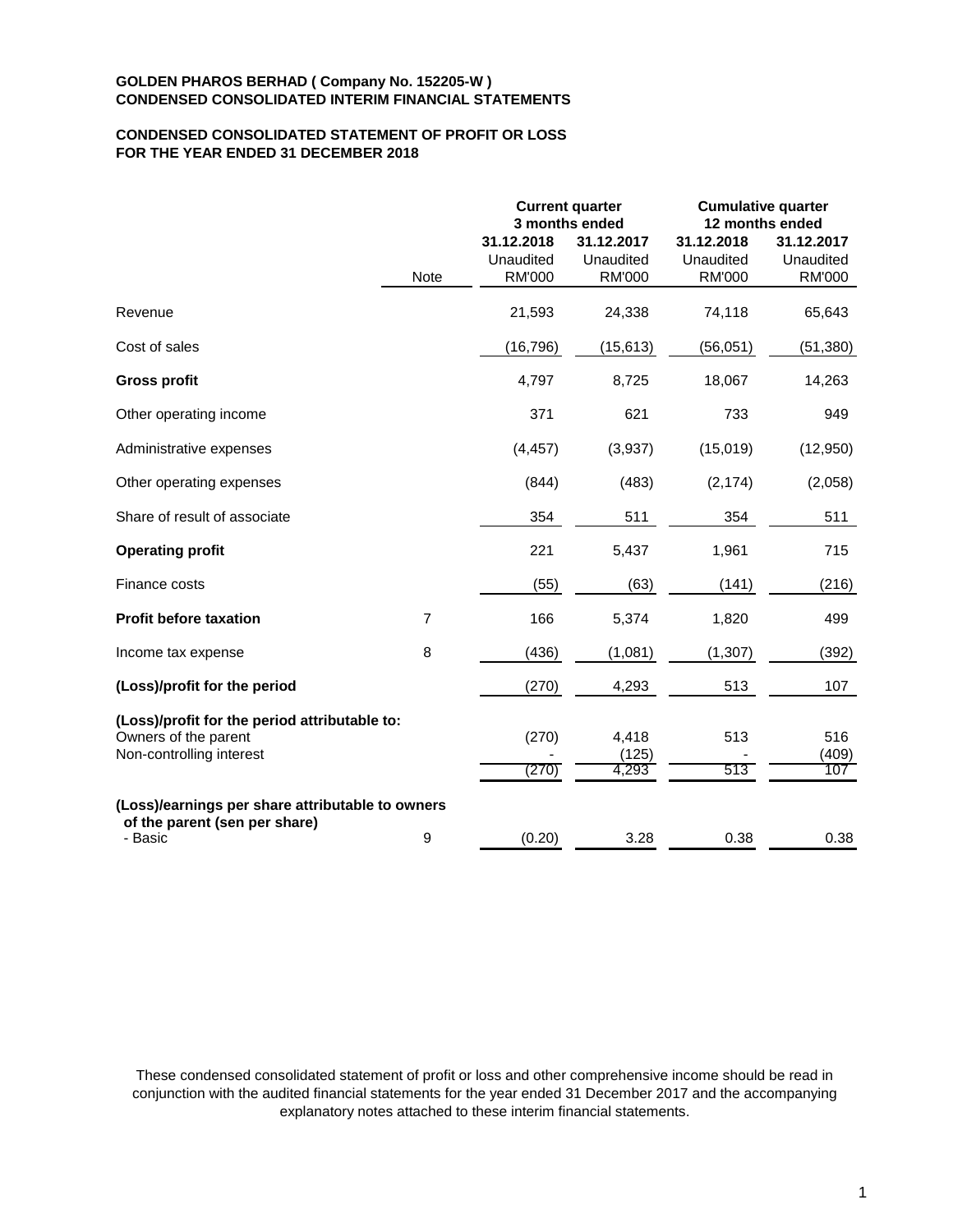# **CONDENSED CONSOLIDATED STATEMENT OF PROFIT OR LOSS AND OTHER COMPREHENSIVE INCOME FOR THE YEAR ENDED 31 DECEMBER 2018 (CONTINUED)**

|                                                                                           |      |                                          | <b>Current quarter</b><br>3 months ended | <b>Cumulative quarter</b><br>12 months ended |                                          |  |
|-------------------------------------------------------------------------------------------|------|------------------------------------------|------------------------------------------|----------------------------------------------|------------------------------------------|--|
|                                                                                           | Note | 31.12.2018<br>Unaudited<br><b>RM'000</b> | 31.12.2017<br>Unaudited<br><b>RM'000</b> | 31.12.2018<br>Unaudited<br><b>RM'000</b>     | 31.12.2017<br>Unaudited<br><b>RM'000</b> |  |
| (Loss)/profit for the period                                                              |      | (270)                                    | 4,293                                    | 513                                          | 107                                      |  |
| Other comprehensive income                                                                |      |                                          |                                          |                                              |                                          |  |
| Other comprehensive income to be reclassified<br>to profit or loss in subsequent periods: |      |                                          |                                          |                                              |                                          |  |
| Net loss on available-for-sale ("AFS")<br>financial assets                                |      | (344)                                    | (140)                                    | (1,069)                                      | (570)                                    |  |
| Net gain on remeasurement of defined<br>benefit obligations                               |      | 1,541                                    |                                          | 1,541                                        |                                          |  |
| Other comprehensive income/(loss) for the<br>period, net of tax                           |      | 1,197                                    | (140)                                    | 472                                          | (570)                                    |  |
| Total comprehensive income/(loss) for the period,<br>net of tax                           |      | 927                                      | 4,153                                    | 985                                          | (463)                                    |  |
| Total comprehensive income/(loss) for the period,<br>net of tax attributable to:          |      |                                          |                                          |                                              |                                          |  |
| Owners of the parent                                                                      |      | 927                                      | 4,278                                    | 985                                          | (54)                                     |  |
| Non-controlling interest                                                                  |      |                                          | (125)                                    |                                              | (409)                                    |  |
|                                                                                           |      | 927                                      | 4,153                                    | 985                                          | (463)                                    |  |

These condensed consolidated statement of profit or loss and other comprehensive income should be read in conjunction with the audited financial statements for the year ended 31 December 2017 and the accompanying explanatory notes attached to these interim financial statements.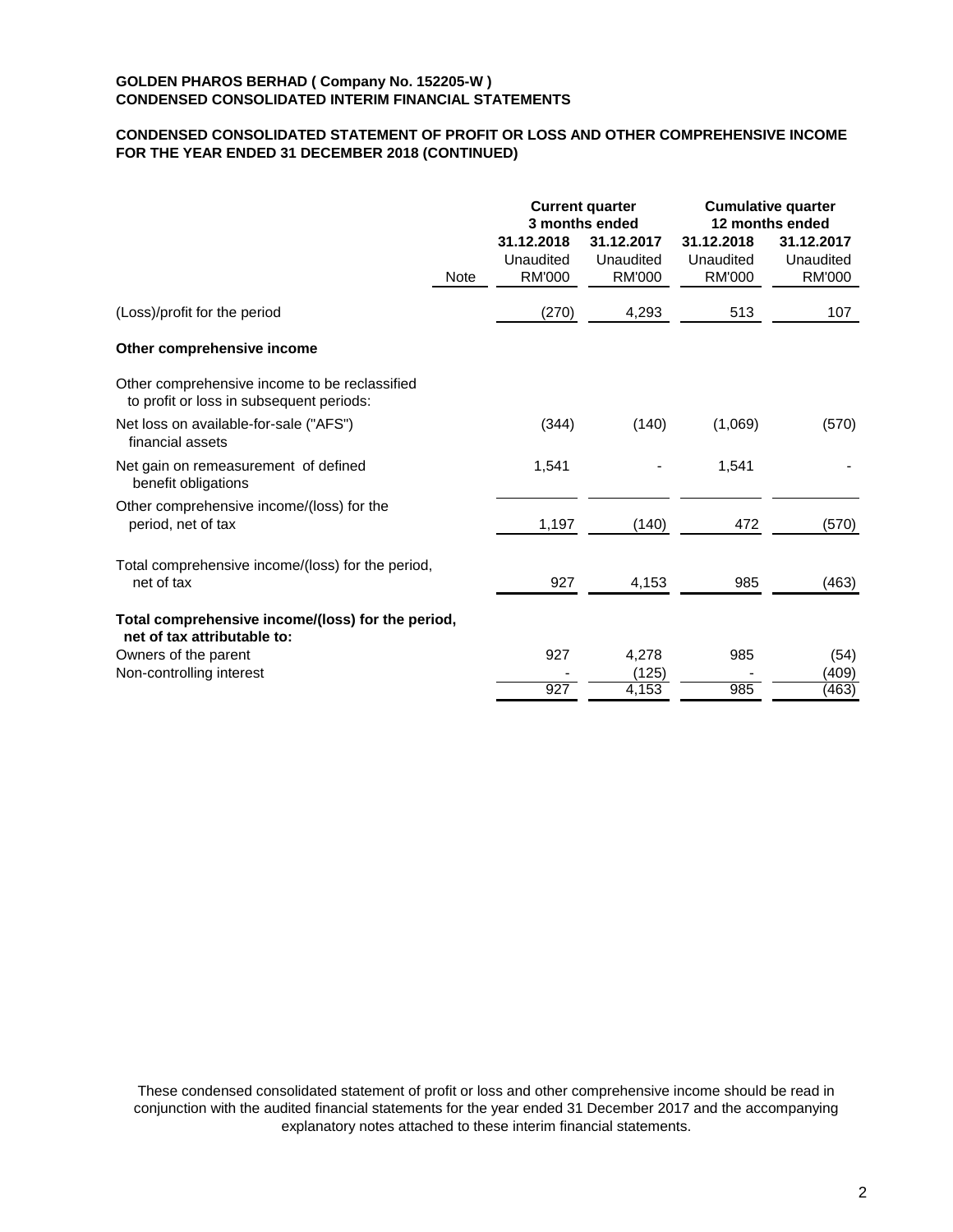# **CONDENSED CONSOLIDATED STATEMENT OF FINANCIAL POSITION AS AT 31 DECEMBER 2018**

|                                                |      | 31.12.2018     | 31.12.2017 |
|------------------------------------------------|------|----------------|------------|
|                                                |      | Unaudited      | Audited    |
|                                                | Note | <b>RM'000</b>  | RM'000     |
| <b>Assets</b>                                  |      |                |            |
| <b>Non-current assets</b>                      |      |                |            |
| Property, plant and equipment                  | 10   | 50,300         | 52,687     |
| Investment properties                          |      | 12,162         | 12,395     |
| Goodwill                                       | 11   |                |            |
| Investment in associates                       |      | 2,552          | 2,198      |
| Deferred tax assets                            |      | 1,136          | 789        |
| Investment securities                          | 12   | 1,364          | 2,434      |
|                                                |      | 67,514         | 70,503     |
| <b>Current assets</b>                          |      |                |            |
| Inventories                                    |      | 7,326          | 7,565      |
| Trade and other receivables                    |      | 17,315         | 18,966     |
| Tax recoverable                                |      | 845            | 2,121      |
| Cash and bank balances                         | 13   | 18,882         | 11,413     |
|                                                |      | 44,368         | 40,065     |
| <b>Total assets</b>                            |      | 111,882        | 110,568    |
|                                                |      |                |            |
| <b>Equity and liabilities</b><br><b>Equity</b> |      |                |            |
| Share capital                                  | 14   | 68,192         | 67,898     |
| Retained earnings                              |      | 29,005         | 26,951     |
| Other reserves                                 |      | (21, 556)      | (20, 521)  |
| Equity attributable to owners of the parents   |      | 75,641         | 74,328     |
| Non-controlling interest                       |      |                | 29         |
| <b>Total equity</b>                            |      | 75,641         | 74,357     |
| <b>Non-current liabilities</b>                 |      |                |            |
| Retirement benefit obligations                 |      | 6,976          | 8,906      |
| <b>Borrowings</b>                              | 15   | 1,467          | 797        |
|                                                |      | $\sqrt{8,}443$ | 9,703      |
| <b>Current liabilities</b>                     |      |                |            |
| Retirement benefit obligations                 |      | 1,385          | 400        |
| <b>Borrowings</b>                              | 15   | 493            | 837        |
| Trade and other payables                       |      | 25,920         | 25,271     |
|                                                |      | 27,798         | 26,508     |
| <b>Total liabilities</b>                       |      | 36,241         | 36,211     |
| <b>Total equity and liabilities</b>            |      | 111,882        | 110,568    |
| Net assets per share attributable to           |      |                |            |
| owners of the parent ("RM")                    |      | 0.56           | 0.55       |
|                                                |      |                |            |

These condensed consolidated statement of financial position should be read in conjunction with the audited financial statements for the year ended 31 December 2017 and the accompanying explanatory notes attached to these interim financial statements.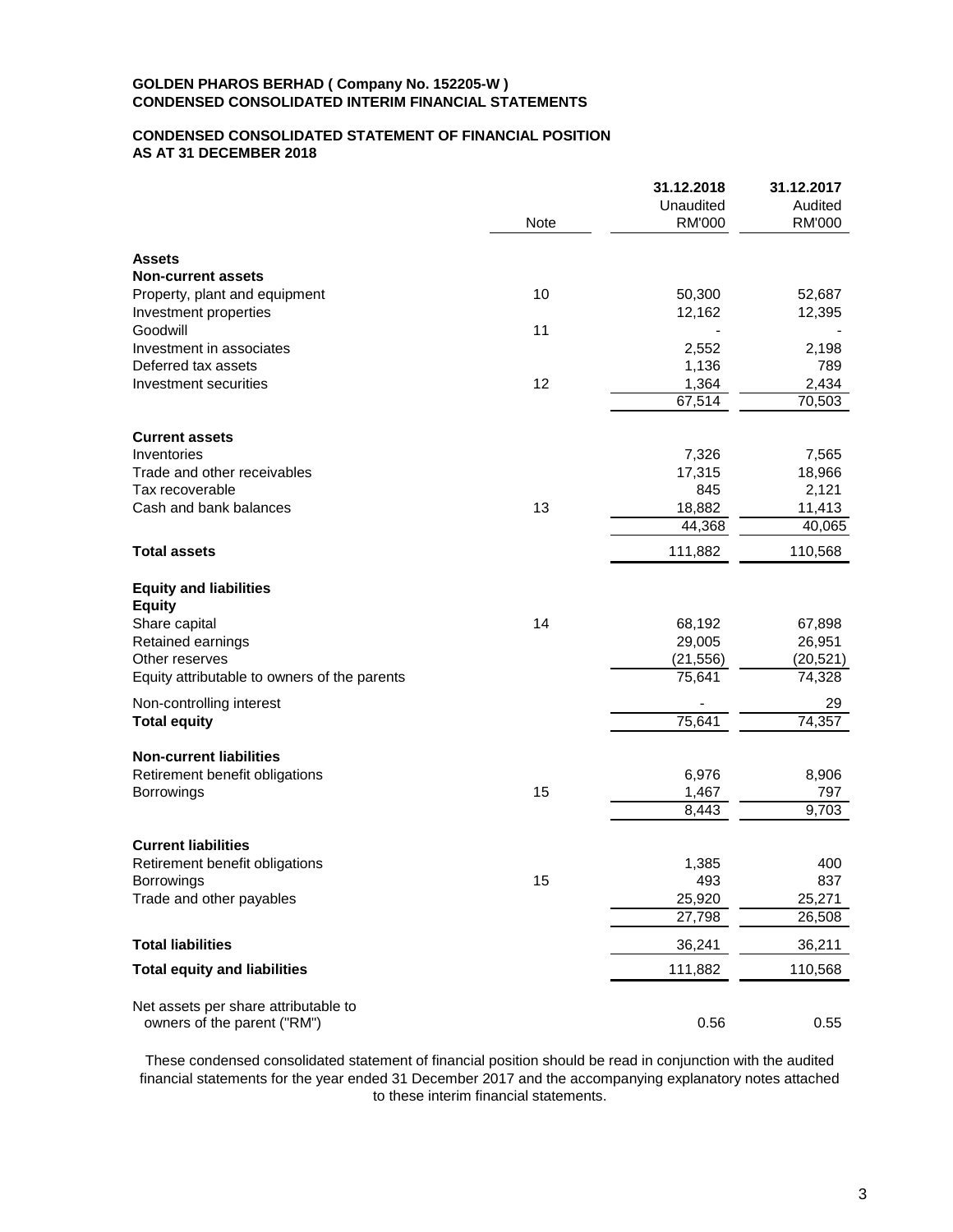#### **CONDENSED CONSOLIDATED STATEMENT OF CHANGES IN EQUITY FOR THE YEAR ENDED 31 DECEMBER 2018**

|                                                             | Attributable to owners of the parent |                                                    |                                      |                             |                       |                                                 |                                      |                                               |                                 |
|-------------------------------------------------------------|--------------------------------------|----------------------------------------------------|--------------------------------------|-----------------------------|-----------------------|-------------------------------------------------|--------------------------------------|-----------------------------------------------|---------------------------------|
|                                                             |                                      | Non-distributal Distributable<br>Non-distributable |                                      |                             |                       |                                                 |                                      |                                               |                                 |
|                                                             | Equity,<br>total                     | <b>Share</b><br>capital                            | <b>Total</b><br>retained<br>earnings | Other<br>reserves,<br>total | Fair value<br>reserve | <b>Equity</b><br>contribution<br>from<br>owners | Reserve<br>arising<br>from<br>merger | <b>Employee</b><br>share<br>option<br>reserve | Non-<br>controlling<br>interest |
|                                                             | <b>RM'000</b>                        | <b>RM'000</b>                                      | <b>RM'000</b>                        | <b>RM'000</b>               | <b>RM'000</b>         | <b>RM'000</b>                                   | <b>RM'000</b>                        | <b>RM'000</b>                                 | <b>RM'000</b>                   |
| Opening balance at 1 January 2018                           |                                      |                                                    |                                      |                             |                       |                                                 |                                      |                                               |                                 |
| - As previously stated                                      | 74,425                               | 67,898                                             | 27,019                               | (20, 521)                   | 935                   | 1,262                                           | (22, 718)                            |                                               | 29                              |
| - Effect of changes in accounting policies (Note 3)         | (68)                                 |                                                    | (68)                                 |                             |                       |                                                 |                                      |                                               |                                 |
| As at 1 January 2018, as restated                           | 74,357                               | 67,898                                             | 26,951                               | (20, 521)                   | 935                   | 1,262                                           | (22, 718)                            |                                               | 29                              |
| Profit for the period                                       | 513                                  |                                                    | 513                                  |                             |                       |                                                 |                                      |                                               |                                 |
| Other comprehensive income                                  |                                      |                                                    |                                      |                             |                       |                                                 |                                      |                                               |                                 |
| - Fair value adjustment reserve                             | (1,069)                              |                                                    |                                      | (1,069)                     | (1,069)               |                                                 |                                      |                                               |                                 |
| - Net gain on remeasurement on defined benefit              |                                      |                                                    |                                      |                             |                       |                                                 |                                      |                                               |                                 |
| obligation                                                  | 1,541                                |                                                    | 1,541                                |                             |                       |                                                 |                                      |                                               |                                 |
| Total comprehensive income/(loss)                           | 985                                  |                                                    | 2,054                                | (1,069)                     | (1,069)               |                                                 |                                      |                                               |                                 |
| Transaction with owners                                     |                                      |                                                    |                                      |                             |                       |                                                 |                                      |                                               |                                 |
| - Grant of equity-settled share options to employees        | 294                                  | 294                                                |                                      |                             |                       |                                                 |                                      |                                               | $\overline{\phantom{a}}$        |
| - Exercise of employee share options                        | 34                                   |                                                    |                                      | 34                          |                       |                                                 |                                      | 34                                            |                                 |
| - Acquisition of minority interest                          | (29)                                 |                                                    |                                      |                             |                       |                                                 |                                      |                                               | (29)                            |
| Total transaction with owners                               | 299                                  | 294                                                |                                      | $\overline{34}$             |                       |                                                 |                                      | 34                                            | (29)                            |
| Closing balance at 31 December 2018                         | 75,641                               | 68,192                                             | 29,005                               | (21, 556)                   | (134)                 | 1,262                                           | (22, 718)                            | 34                                            | $\blacksquare$                  |
|                                                             |                                      |                                                    |                                      |                             |                       |                                                 |                                      |                                               |                                 |
| Opening balance at 1 January 2017<br>- As previously stated | 74,888                               | 67,898                                             | 26,503                               | (19, 951)                   | 1,505                 | 1,262                                           | (22, 718)                            |                                               | 438                             |
| - Effect of changes in accounting policies (Note 3)         | (68)                                 |                                                    | (68)                                 |                             |                       |                                                 |                                      |                                               |                                 |
| As at 1 January 2017, as restated                           | 74,820                               | 67,898                                             | 26,435                               | (19, 951)                   | 1,505                 | 1,262                                           | (22, 718)                            |                                               | 438                             |
| Profit/(loss) for the period                                | 107                                  |                                                    | 516                                  |                             |                       |                                                 |                                      |                                               | (409)                           |
| Other comprehensive loss                                    |                                      |                                                    |                                      |                             |                       |                                                 |                                      |                                               |                                 |
| - Fair value adjustment reserve                             | (570)                                |                                                    |                                      | (570)                       | (570)                 |                                                 |                                      |                                               |                                 |
| Total comprehensive loss                                    | (463)                                |                                                    | 516                                  | (570)                       | (570)                 | $\overline{a}$                                  |                                      |                                               | (409)                           |
| Closing balance at 31 December 2017                         | 74,357                               | 67,898                                             | 26,951                               | (20, 521)                   | 935                   | 1,262                                           | (22, 718)                            |                                               | 29                              |

These condensed consolidated statement of changes in equity should be read in conjunction with the audited financial statements for the year ended 31 December 2017 and the accompanying explanatory notes attached to these interim financial statements.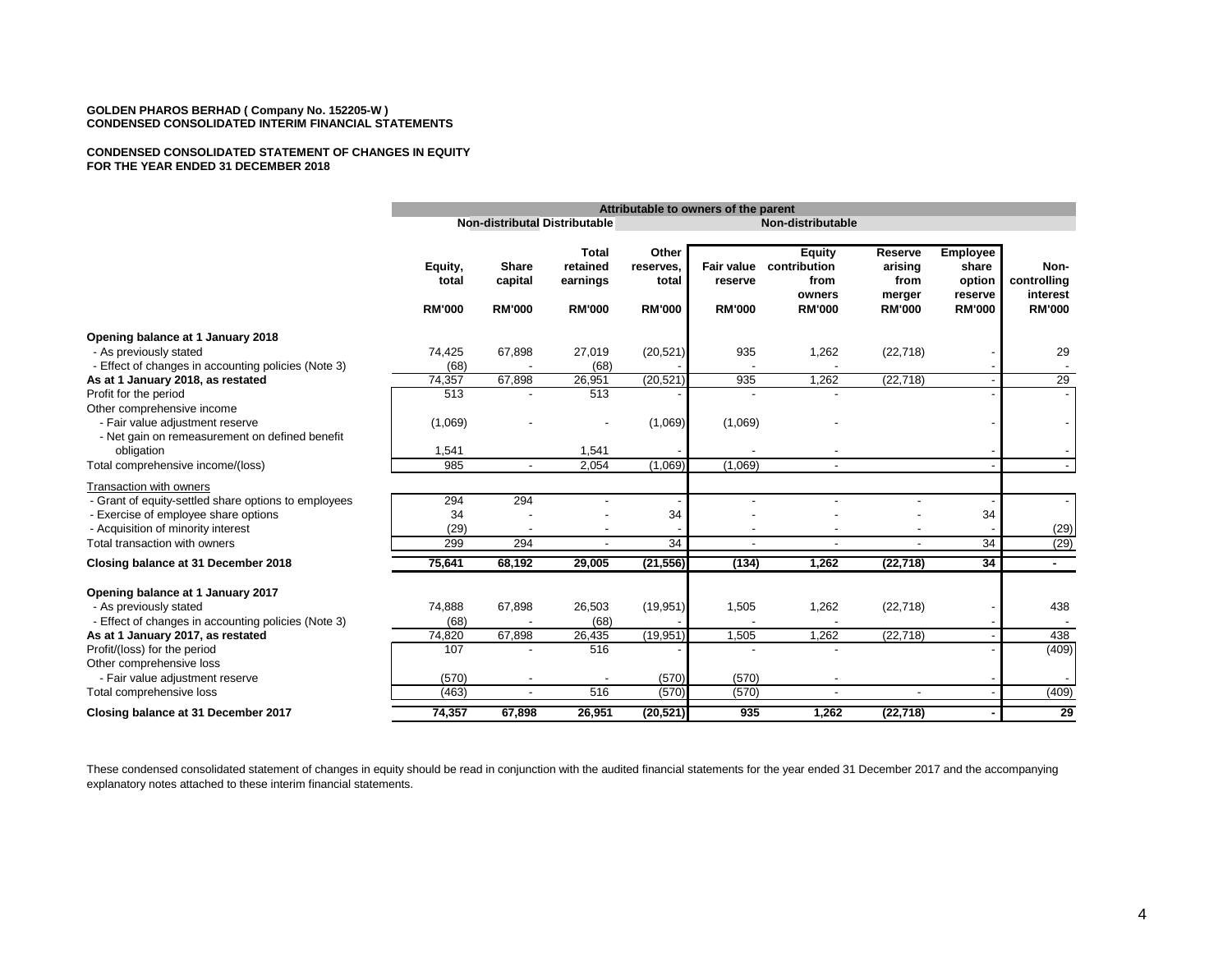#### **CONDENSED CONSOLIDATED STATEMENT OF CASH FLOWS FOR THE YEAR ENDED 31 DECEMBER 2018**

|                                                                                                       |                |                                   | 12 months ended                   |  |  |
|-------------------------------------------------------------------------------------------------------|----------------|-----------------------------------|-----------------------------------|--|--|
|                                                                                                       | Note           | 31.12.2018<br>Unaudited<br>RM'000 | 31.12.2017<br>Unaudited<br>RM'000 |  |  |
| <b>Operating activities</b>                                                                           |                |                                   |                                   |  |  |
| Profit/(loss) before tax                                                                              |                | 1,820                             | 499                               |  |  |
| Adjustments for:                                                                                      |                |                                   |                                   |  |  |
| Interest income                                                                                       | 7              | (366)                             | (166)                             |  |  |
| Dividend income                                                                                       | $\overline{7}$ | (67)                              | (133)                             |  |  |
| Interest expenses                                                                                     | 7              | 141                               | 216                               |  |  |
| Gain on disposal of property, plant and equipment                                                     | $\overline{7}$ | (44)                              | (27)                              |  |  |
| Depreciation of property, plant and equipment                                                         | 7              | 3,566                             | 3,505                             |  |  |
| Depreciation of investment properties                                                                 | 7              | 233                               | 233                               |  |  |
| Property, plant and equipment written off                                                             | 7              | 87                                | 1                                 |  |  |
| Reversal of allowance for impairment of trade and                                                     |                |                                   |                                   |  |  |
| other receivables                                                                                     | 7              | (11)                              | (207)                             |  |  |
| (Reversal)/provision of expected credit loss allowance                                                | 7              | (21)                              | 68                                |  |  |
| Inventories written off                                                                               | 7              | $\overline{a}$                    | 1                                 |  |  |
| Grant equity-settled share options to employees                                                       | 7              | 328                               |                                   |  |  |
| Impairment losses on trade and other receivables                                                      | 7              | 47                                | 9                                 |  |  |
| Share of results of an associate                                                                      | 7              | (354)                             | (511)                             |  |  |
| Provision for retirement benefits                                                                     | 7              | 1,087                             | 993                               |  |  |
| Provision for short-term accumulating<br>compensated absences                                         | 7              | 81                                | 91                                |  |  |
| Total adjustments                                                                                     |                | 4,707                             | 4,073                             |  |  |
| Operating cash flows before changes in working capital                                                |                | 6,527                             | 4,572                             |  |  |
|                                                                                                       |                |                                   |                                   |  |  |
| Changes in working capital                                                                            |                |                                   |                                   |  |  |
| Decrease/(increase) in inventory                                                                      |                | 238                               | (420)                             |  |  |
| Decrease/(increase) in trade and other receivables<br>Increase/(decrease) in trade and other payables |                | 1,675                             | (358)                             |  |  |
| Total changes in working capital                                                                      |                | 532<br>2,445                      | (1, 181)<br>(1,959)               |  |  |
|                                                                                                       |                |                                   |                                   |  |  |
| Interest paid                                                                                         |                | (141)                             | (216)                             |  |  |
| Income taxes (paid)/refund                                                                            |                | (377)                             | 657                               |  |  |
| Retirement benefits paid                                                                              |                | (492)                             | (617)                             |  |  |
| Total changes in working capital                                                                      |                | (1,010)                           | (176)                             |  |  |
| Net cash flows from/(used in) operating activities                                                    |                | 7.962                             | 2,437                             |  |  |
| <b>Investing activities</b>                                                                           |                |                                   |                                   |  |  |
| Purchase of property, plant and equipment                                                             | 10             | (1, 188)                          | (2,713)                           |  |  |
| Proceeds from disposal of property, plant and equipment                                               |                | 191                               | 294                               |  |  |
| Placement of deposit with licensed bank                                                               |                |                                   | (6)                               |  |  |
| Withdrawal of deposit with licensed bank                                                              |                | 12                                | 1,000                             |  |  |
| Additional investment in investment securities                                                        |                |                                   | (57)                              |  |  |
| Net cash outflow on acquisition of a subsidiary                                                       |                | (29)                              |                                   |  |  |
| Dividend received                                                                                     |                | 67                                | 133                               |  |  |
| Interest received                                                                                     |                | 366                               | 166                               |  |  |
| Net cash flows used in investing activities                                                           |                | (581)                             | (1,183)                           |  |  |
| <b>Financing activities</b>                                                                           |                |                                   |                                   |  |  |
| Drawdown from borrowings                                                                              |                | 1,436                             | 883                               |  |  |
| Repayment of borrowings                                                                               |                | (1, 337)                          | (1, 384)                          |  |  |
| Net cash flows from/(used in) financing activities                                                    |                | 99                                | (501)                             |  |  |
| Net increase in cash and cash equivalents                                                             |                | 7,480                             | 753                               |  |  |
| Cash and cash equivalents at 1 January                                                                |                | 10,361                            | 9,608                             |  |  |
| Cash and cash equivalents at 31 December                                                              |                | 17,841                            | 10,361                            |  |  |

These condensed consolidated statement of cash flows should be read in conjunction with the audited financial statements for the year ended 31 December 2017 and the accompanying explanatory notes attached to these interim financial statements.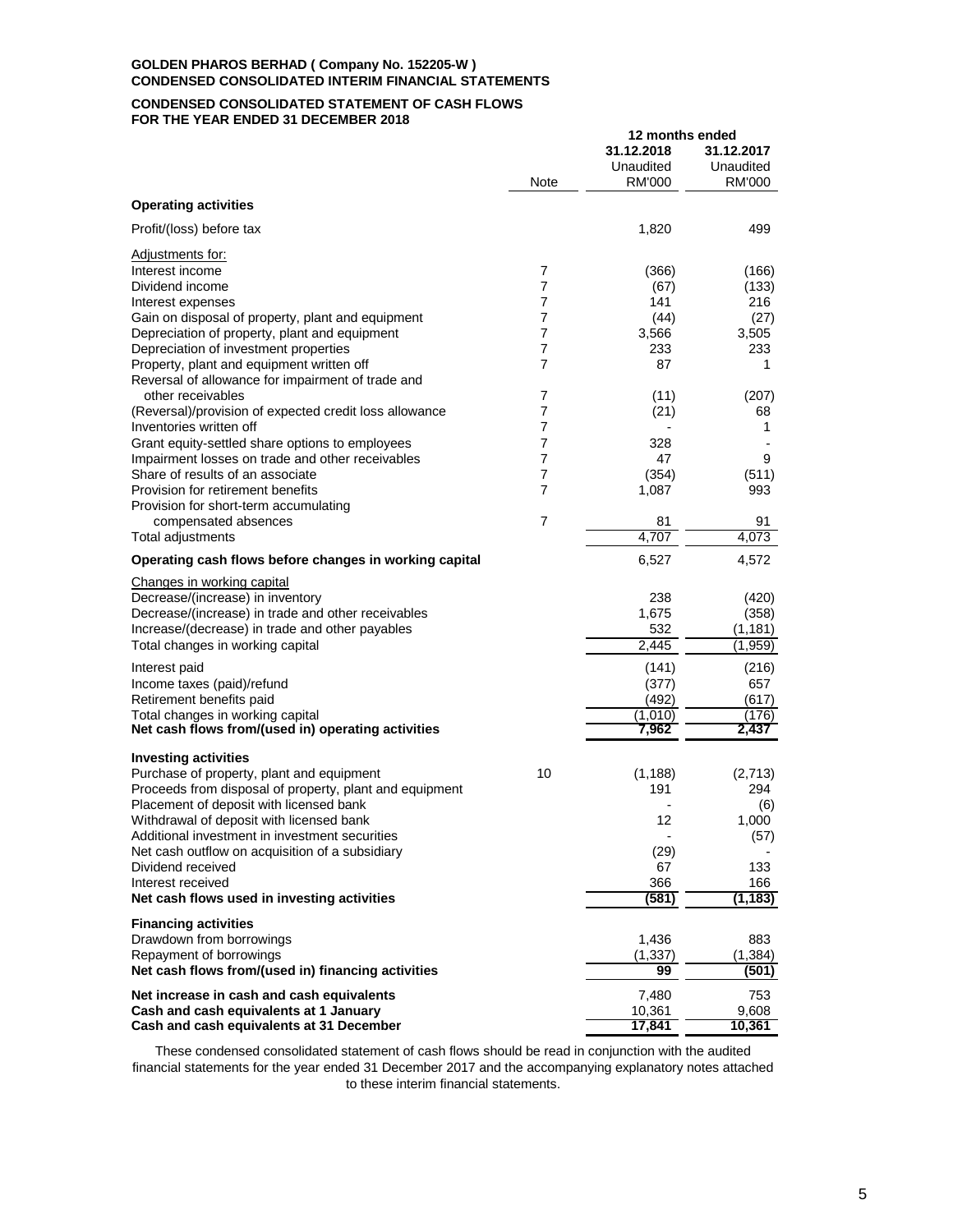## **1. Corporate information**

Golden Pharos Berhad is a public limited liability company incorporated and domiciled in Malaysia, and is listed on Bursa Malaysia Securities Berhad.

## **2. Basis of preparation**

The condensed financial statements are unaudited and have been prepared in accordance with IAS 34, MFRS 134, *Interim Financial Reporting* and paragraph 9.22 of Bursa Malaysia Securities Berhad's Main Market Listing Requirements. They should also be read in conjunction with the financial statements of the Group for the year ended 31 December 2017 and the accompanying notes attached to the unaudited condensed consolidated financial statements.

## **3. Significant accounting policies**

The significant accounting policies adopted are consistent with those of the audited financial statements for the year ended 31 December 2017, except for the adoption of the following new and amended MFRSs and IC Interpretation which are applicable to its financial statements and are relevant to its operations:-

On 1 January 2018, the Group adopted the following new and amended MFRSs and IC Interpretation mandatory for annual periods beginning on or after 1 January 2018:

| <b>Description</b>                                                           | <b>Effective for</b> |
|------------------------------------------------------------------------------|----------------------|
|                                                                              | annual               |
|                                                                              | periods              |
|                                                                              | beginning on         |
|                                                                              | or after             |
| MFRS 2 Classification and Measurement of Share-based Payment                 | 1 January 2018       |
| Transactions (Amendments to MFRS 2)                                          | 1 January 2018       |
| <b>MFRS 9 Financial Instruments</b>                                          | 1 January 2018       |
| <b>MFRS 15 Revenue from Contracts with Customers</b>                         | 1 January 2018       |
| MFRS 140 Transfer of Investment Property (Amendments to MFRS 140)            | 1 January 2018       |
| Annual Improvement to MFRS Standards 2014-2016 Cycle                         | 1 January 2018       |
| IC Interpretation 22 Foreign Currency Transactions and Advance Consideration | 1 January 2018       |

The initial application of the abovementioned standards and interpretations did not have any material impact to the financial statements of the Group except as discussed in below:

## **MFRS 9 Financial Instrument**

The Group has adopted MFRS 9 which is become effective for annual periods beginning on or after 1 January 2018. Retrospective application is required, but comparative information is not compulsory.

The key changes to the Group's accounting policies resulting from its adoption of MFRS 9 are summarised below.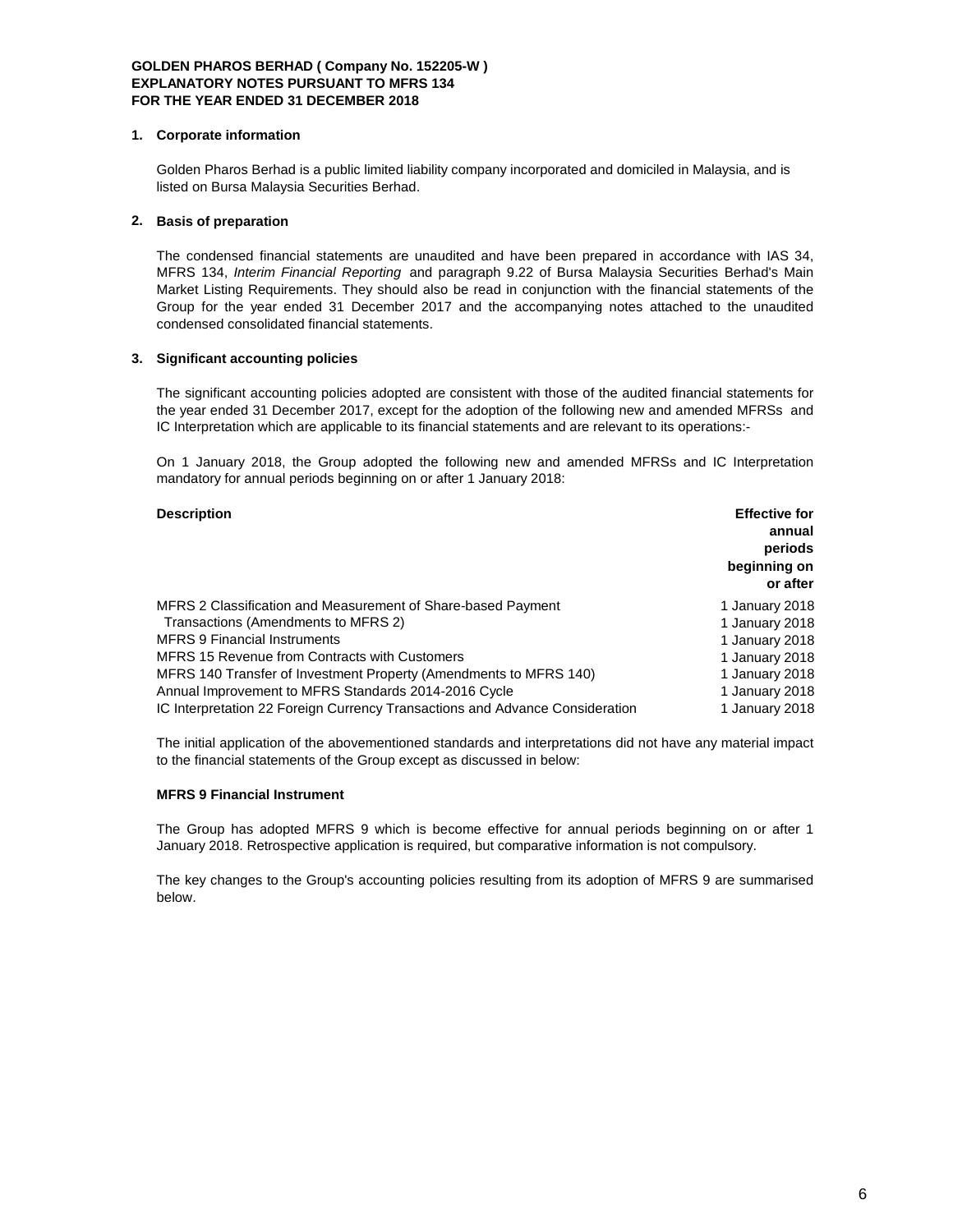#### **3. Significant accounting policies (continued)**

#### **MFRS 9 Financial Instrument (continued)**

*(i) Classification of financial assets and financial liabilities*

MFRS 9 contains a new classification and measurement approach for financial assets that reflects the business model in which the assets are managed and their cash flow characteristic.

MFRS 9 contains three (3) principal classification categories for financial assets:

- Amortised Cost ("AC")
- Fair Value through Other Comprehensive Income ("FVOCI"), and
- Fair Value through Profit or Loss ("FVTPL")

The standard eliminates the existing MFRS 139 categories of Held-to-Maturity ("HTML"), Loans and Receivables ("L&R") and Available-for-Sale ("AFS").

MFRS 9 largely retains the existing requirement in MFRS 139 for the classification of financial liabilities. However, under MFRS 139 all fair value changes of liabilities designated as FVTPL are recognised in profit or loss, whereas under MFRS 9 these fair value changes are generally presented as follows:

- the amount of change in the fair value that is attributable to changes in the credit risk of the liability is presented in Other Comprehensive Income; and
- the remaining amount of change in the fair value is presented in profit or loss.

The Group have classified their financial liabilities as other financial liabilities, and therefore, the application of MFRS 9 will not have significant impact on the Group's financial liabilities.

*(ii) Impairment of financial assets*

MFRS 9 replaces the "incurred loss" loss model in MFRS 139 with a forward-looking "expected credit loss" ("ECL") model. This requires considerable judgement about how changes in economic factors affect ECLs, which is determined on a probability-weighted basis. Under MFRS 9, credit losses are recognised earlier than under MFRS 139.

The new impairment model is applied to financial assets measured at AC or FVOCI, except for investment in equity instruments.

Under MFRS 9, loss allowances will be measured on either of the following bases:

- *12-month ECLs:* these are ECLs that result from possible default events within the 12 months after the reporting date; and
- *Lifetime ECLs* : These are ECLs that result from all possible default events over the expected life of a financial instrument.

Lifetime ECL measurement applies if the credit risk of a financial asset at the reporting date has increased significantly since initial recognition and 12-month ECL measurement applies if it has not increased significantly. An entity may determine that a financial asset's credit risk has not increased significantly if the asset has low credit risk at the reporting date.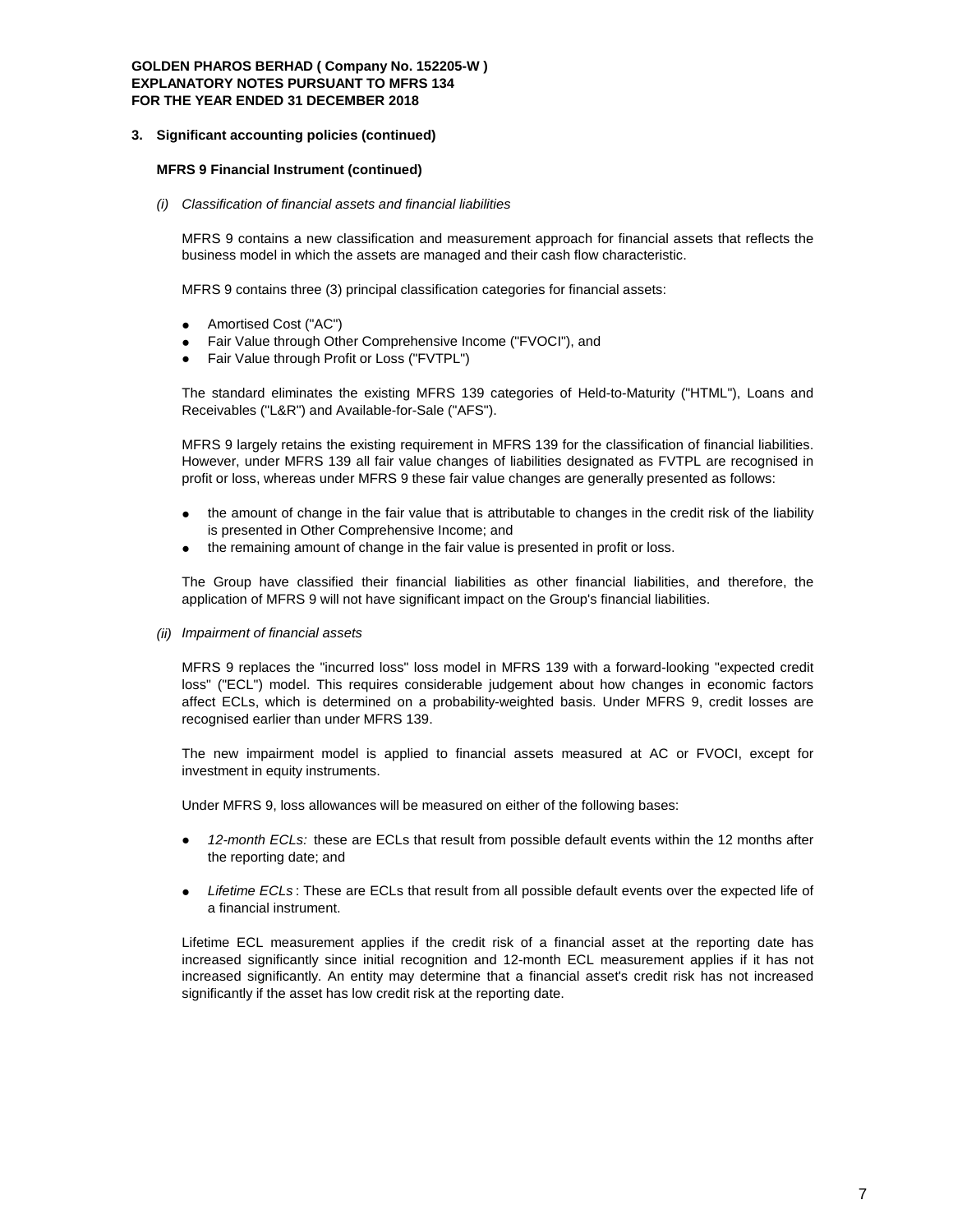#### **3. Significant accounting policies (continued)**

#### **MFRS 9 Financial Instrument (continued)**

- *(iii) Effect upon adoption of MFRS 9*
	- (a) Investment in equity instruments.

Quoted equity shares with a fair value of RM935,000 currently held as available-for-sale. On the adoption of MFRS 9, the Group has elected to designate this investment that are held for long-term strategic purpose to be measured at FVOCI. For the unquoted investment in equity instruments, the Group will apply the option to present fair value changes in OCI, and therefore, the application of MFRS 9 will not have significant impact.

Consequently, all fair value gains and losses were reported in other comprehensive income, no impairment losses were recognised in profit or loss and no gains or losses will be reclassified to profit or loss on disposal for these financial assets.

(b) Trade receivables

The Group has assessed and considered trade receivables as financial asset at AC subject to MFRS 9's new expected credit loss model. The Group applies the simplified approach to provide for expected credit losses prescribed by MFRS 9, which permit the use of the lifetime expected loss provision for all trade receivables.

In the prior year, the impairment of trade receivables was assessed based on the incurred loss model. Individual receivables which were known to be uncollectable were written off by reducing the carrying amount directly.

Under new expected loss model, the impairment are based on shared credit characteristic, whereby the expected loss is recognised immediately on the first day even loss event not yet occur. The expected loss rate is considered based on past experience of collecting payments, current market condition and forward looking information.

The impact and movement in allowance account upon adoption of MFRS 9:

|                                                                                                               | 2018<br><b>RM'000</b> |
|---------------------------------------------------------------------------------------------------------------|-----------------------|
| At 1 January                                                                                                  | 11.927                |
| Effect on adoption of MFRS 9 recognised in<br>retained earnings<br>Decrease in expected credit loss allowance | 68                    |
| recognised in profit and loss                                                                                 | (21)                  |
| At 31 December                                                                                                | 11.974                |
|                                                                                                               |                       |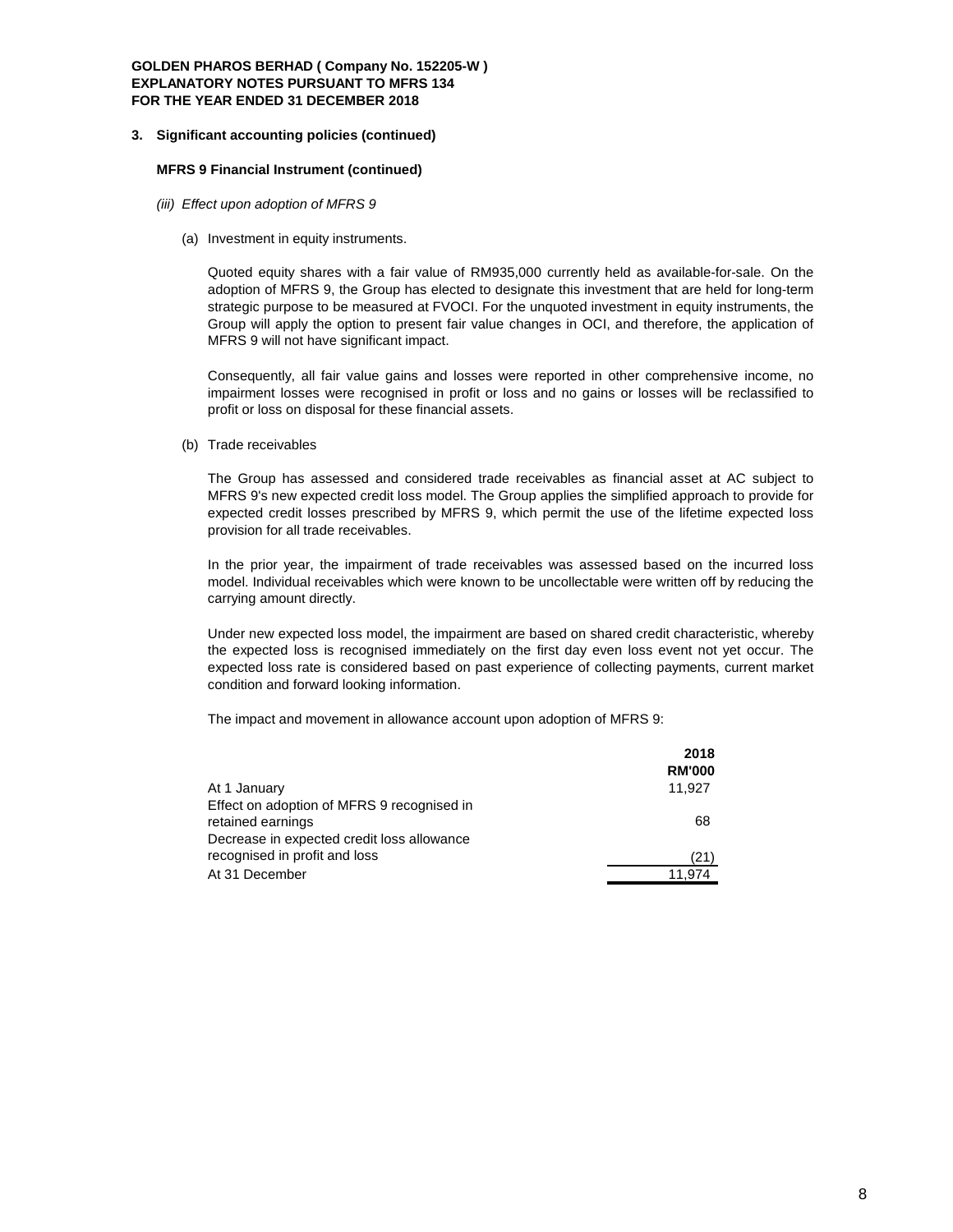## **3. Significant accounting policies (continued)**

#### **MFRS 9 Financial Instrument (continued)**

*(iv) Effect on retained earnings*

The effect of transition to MFRS 9 on the opening retained earnings are as follow, there is no impact on other components of equity.

|                                                                                | Impact of<br>adopting MFRS      |
|--------------------------------------------------------------------------------|---------------------------------|
|                                                                                | As at 1.1.2018<br><b>RM'000</b> |
| <b>Retained earnings</b><br>Closing balance under MFRS 139 at 31 December 2017 | 27,019                          |
| Recognition of expected credit losses under MFRS 9                             | (68)                            |
| Opening balance under MFRS 9 at 1 January 2018                                 | 26,951                          |

## **MFRS 15** *Revenue from Contracts with Customers*

MFRS 15 establishes a new five-step model that will apply to revenue arising from contracts with customers. MFRS 15 will supersede the current revenue recognition guidance including MFRS 118 *Revenue* , MFRS 111 *Construction Contracts* and the related interpretations when it becomes effective.

The core principle of MFRS 15 is that an entity should recognise revenue which depict the transfer of promised goods or services to customers in an amount that reflects the consideration to which the entity expects to be entitled in exchange for those goods or services.

Under MFRS 15, an entity recognises revenue when (or as) a performance obligation is satisfied, i.e when "control" of the goods or services underlying the particular performance obligation is transferred to the customer.

Upon adoption of MFRS 15, the Group recognises the revenue from contracts with customers when or as the Group transfers goods or services to a customer, measured at the amount to which the Group expects to be entitled, according to the term and condition stipulated in the contracts with customers. Depending on whether certain criteria are met, revenue is recognised over time, in a manner that depicts the Group's performance; or at a point in time, when control of the goods or services is transferred to the customers. The adoption of this new MFRS 15 have not resulted in any material impact on the financial statements of the Group.

## **4. Changes in estimates**

There were no significant changes in estimates that have had a material effect in the current interim results.

## **5. Seasonality of operations**

During the quarter under review, the Group's principal business operations were adversely affected by the seasonal and cyclical factors such as rainy season.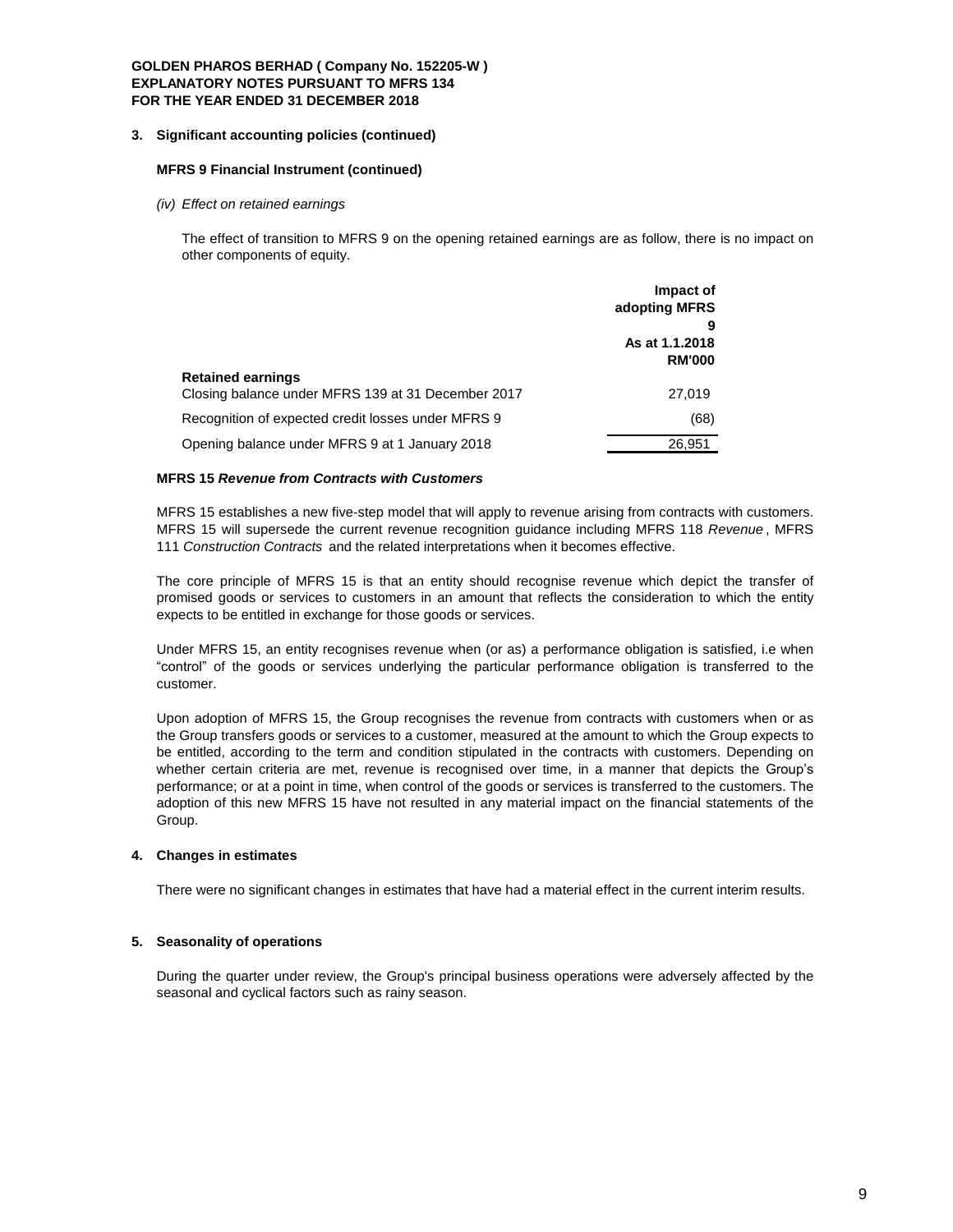#### **6. Segment information**

The Group is organised into business units based on their products and services, and has three operating segments as follows:

- (i) Harvesting, sawmilling, kiln drying of timber and sales of rights to log.
- (ii) Manufacturing manufacturing and trading of glass.
- (iii) Others including investment holding, rental of properties, marketing and trading of woodchips, none of which are of a sufficient size to be reported separately.

There has been no material change in total assets and no differences in the basis of segmentation or in the basis of measurement of segment profit or loss as compared to the last annual financial statements.

|                                                        | Harvesting,<br>sawmilling and<br>kiln drying<br><b>RM'000</b> | <b>Manufacturing</b><br><b>RM'000</b> | <b>Others</b><br><b>RM'000</b> | <b>Consolidated</b><br><b>RM'000</b> |
|--------------------------------------------------------|---------------------------------------------------------------|---------------------------------------|--------------------------------|--------------------------------------|
| <b>Results for 3 months ended</b>                      |                                                               |                                       |                                |                                      |
| 31 December 2018                                       |                                                               |                                       |                                |                                      |
| Operating revenue                                      | 15,677                                                        | 5,398                                 | 518                            | 21,593                               |
| Other operating income                                 | 304                                                           | 61                                    | 6                              | 371                                  |
| Expenses                                               | (13,942)                                                      | (5, 292)                              | (2,918)                        | (22, 152)                            |
| Share of profit of associate                           | 354                                                           |                                       |                                | 354                                  |
| Profit/(loss) before taxation                          | 2.393                                                         | 167                                   | (2, 394)                       | 166                                  |
| <b>Results for 3 months ended</b><br>31 December 2017  |                                                               |                                       |                                |                                      |
| Operating revenue                                      | 17,311                                                        | 6,665                                 | 362                            | 24,338                               |
| Other operating income                                 | 510                                                           | 108                                   | 3                              | 621                                  |
| Expenses                                               | (12, 129)                                                     | (6, 529)                              | (1, 438)                       | (20,096)                             |
| Share of profit of associate                           | 511                                                           |                                       |                                | 511                                  |
| Profit/(loss) before taxation                          | 6,203                                                         | 244                                   | (1,073)                        | 5,374                                |
|                                                        | Harvesting,                                                   |                                       |                                |                                      |
|                                                        | sawmilling and                                                |                                       |                                |                                      |
|                                                        | kiln drying                                                   | <b>Manufacturing</b>                  | <b>Others</b>                  | <b>Consolidated</b>                  |
|                                                        | <b>RM'000</b>                                                 | <b>RM'000</b>                         | <b>RM'000</b>                  | <b>RM'000</b>                        |
| <b>Results for 12 months ended</b><br>31 December 2018 |                                                               |                                       |                                |                                      |
| Operating revenue                                      | 49,873                                                        | 22,462                                | 1,783                          | 74,118                               |
| Other operating income                                 | 450                                                           | 181                                   | 102                            | 733                                  |
| Expenses                                               | (44, 202)                                                     | (22,081)                              | (7, 102)                       | (73, 385)                            |
| Share of profit of associate                           | 354                                                           |                                       |                                | 354                                  |
| Profit/(loss) before taxation                          | 6.475                                                         | 562                                   | (5, 217)                       | 1,820                                |
| <b>Results for 12 months ended</b><br>31 December 2017 |                                                               |                                       |                                |                                      |
| Operating revenue                                      | 37,330                                                        | 27,235                                | 1,078                          | 65,643                               |
| Other operating income                                 | 597                                                           | 267                                   | 85                             | 949                                  |
| Expenses                                               | (35, 188)                                                     | (26, 457)                             | (4,959)                        | (66, 604)                            |
| Share of profit of associate                           | 511                                                           | $\qquad \qquad \blacksquare$          | $\qquad \qquad \blacksquare$   | 511                                  |
| (Loss)/profit before taxation                          | 3.250                                                         | 1.045                                 | (3,796)                        | 499                                  |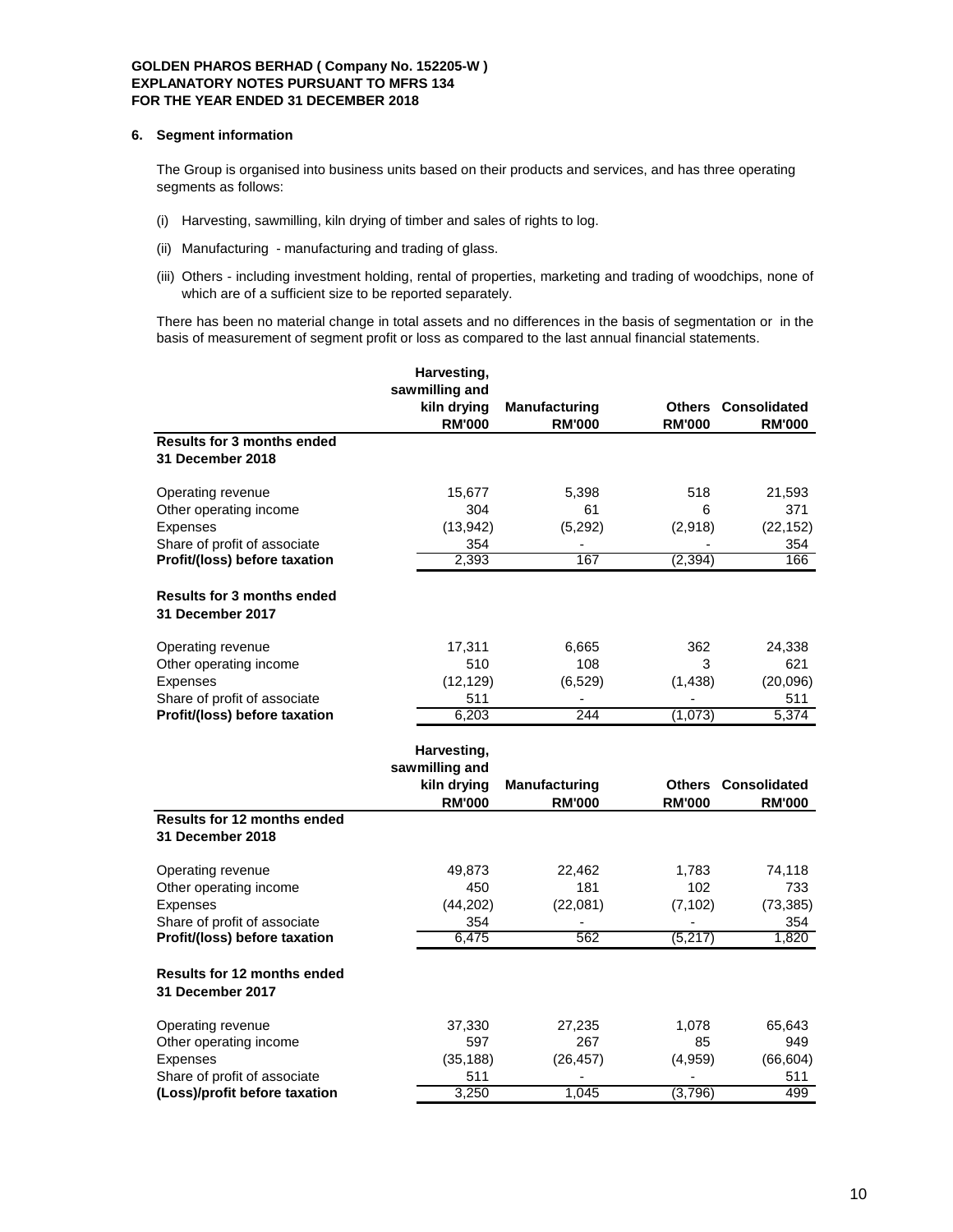## **7. Profit before taxation**

Included in the profit before taxation are the following items:

|                                           | <b>Current quarter</b><br>3 months ended |               | <b>Cumulative quarter</b><br>12 months ended |               |
|-------------------------------------------|------------------------------------------|---------------|----------------------------------------------|---------------|
|                                           | 31.12.2018                               | 31.12.2017    | 31.12.2018                                   | 31.12.2017    |
|                                           | <b>RM'000</b>                            | <b>RM'000</b> | <b>RM'000</b>                                | <b>RM'000</b> |
| Interest income                           |                                          |               |                                              |               |
|                                           | (254)                                    | (60)          | (366)                                        | (166)         |
| Dividend income                           |                                          | (119)         | (67)                                         | (133)         |
| Interest expenses                         | 56                                       | 63            | 141                                          | 216           |
| Depreciation of property, plant and       |                                          |               |                                              |               |
| equipment                                 | 678                                      | 865           | 3,566                                        | 3,505         |
| Depreciation of investment properties     | 61                                       | 62            | 233                                          | 233           |
| Gain on disposal of property, plant and   |                                          |               |                                              |               |
| equipment                                 | (29)                                     | 44            | (44)                                         | (27)          |
| Property, plant and equipment written off |                                          |               | 87                                           | 1             |
| Impairment losses on trade and other      |                                          |               |                                              |               |
| receivables                               | 47                                       | 9             | 47                                           | 9             |
| Reversal of allowance for impairment of   |                                          |               |                                              |               |
| trade and other receivables               |                                          | (207)         | (11)                                         | (207)         |
| (Reversal)/provision of expected credit   |                                          |               |                                              |               |
| loss allowance                            | (6)                                      | 38            | (21)                                         | 68            |
| Inventories written off                   |                                          |               |                                              |               |
| Grant equity-settled share options to     |                                          |               |                                              |               |
| employees                                 | 328                                      |               | 328                                          |               |
| Share of results of an associate          | (354)                                    | (511)         | (354)                                        | (511)         |
| Provision for short-term                  |                                          |               |                                              |               |
| accumulating compensated absences         | 73                                       | 103           | 81                                           | 91            |
| Provision for retirement benefits         | 292                                      | 306           | 1,087                                        | 993           |

#### **8. Income tax expense**

|                                                               | <b>Current quarter</b><br>3 months ended |                      | <b>Cumulative quarter</b><br>12 months ended |                      |
|---------------------------------------------------------------|------------------------------------------|----------------------|----------------------------------------------|----------------------|
|                                                               | 31.12.2018<br>RM'000                     | 31.12.2017<br>RM'000 | 31.12.2018<br>RM'000                         | 31.12.2017<br>RM'000 |
| Current income tax<br>Under/(over) provision of income tax in | 472                                      | 804                  | 1.641                                        | 823                  |
| respect of previous years                                     | 18                                       | (3)                  | (115)                                        | (4)                  |
| Deferred income tax<br>Over provision of deferred tax in      | 116                                      | 664                  | (45)                                         | 132                  |
| respect of previous years                                     | (170)                                    | (384)                | (174)                                        | (559)                |
|                                                               | 436                                      | 1,081                | 1,307                                        | 392                  |
| Effective tax rate                                            | 262.7%                                   | 20.1%                | 71.8%                                        | 78.6%                |

Income tax expense is recognised in each interim period based on the best estimate of the weighted average annual income tax rate expected for the full financial year. For the current financial period under review, the Group's effective tax rate was higher than statutory tax rate due to certain expenses which were not deductible for tax purposes and due to the fact that the taxation is arising out of profit making subsidiaries whereas the group profit before tax is minimal due to heavy losses incurred by certain subsidiaries and also due to elimination of inter-company transaction.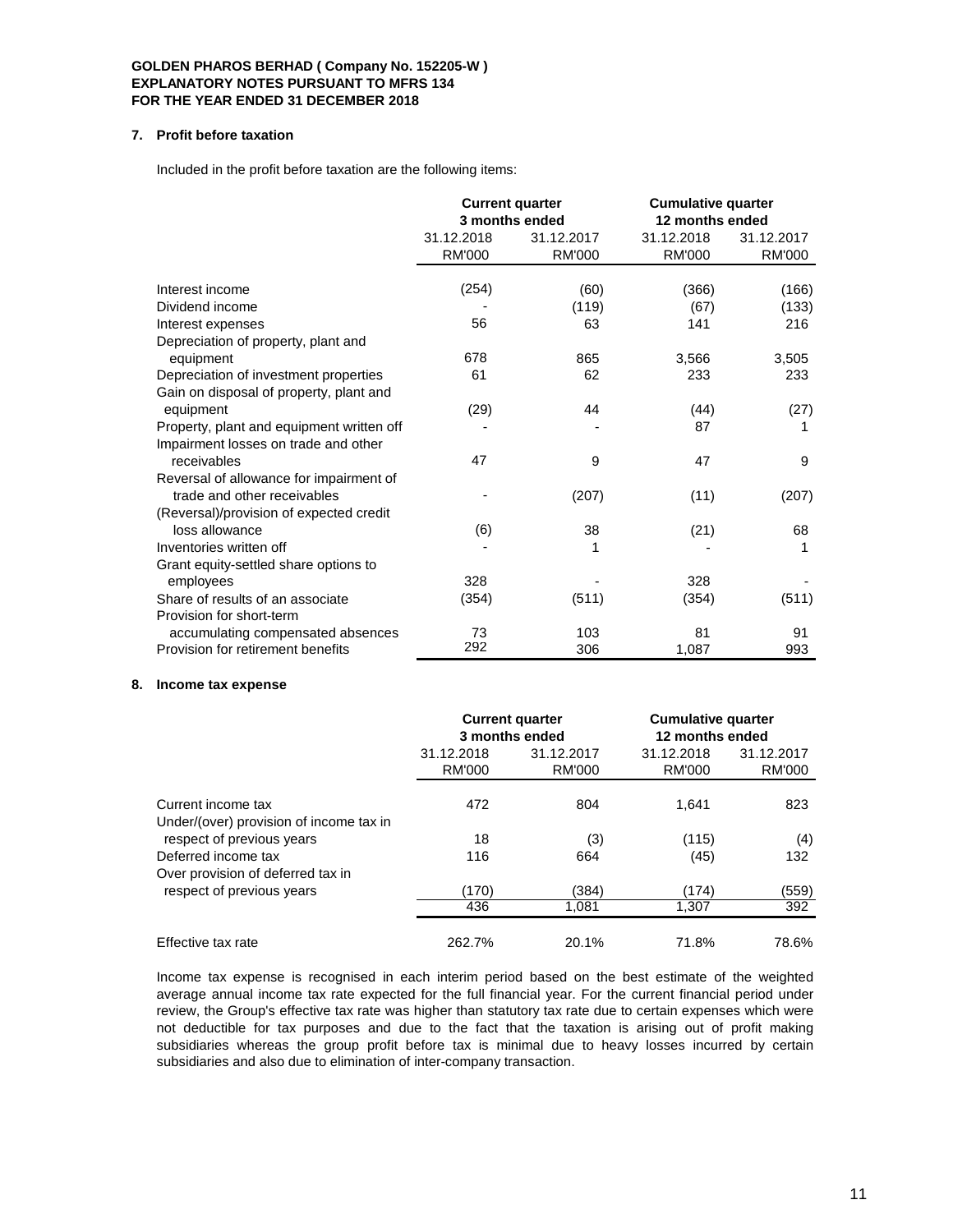## **9. (Loss)/earnings per share**

Basic (loss)/earnings per share amounts are calculated by dividing (loss)/profit for the period, net of tax, attributable to owners of the parent by the weighted average number of ordinary shares outstanding during the period.

|                                                                                                                                    |         |            | <b>Current quarter</b><br>3 months ended | <b>Cumulative quarter</b><br>12 months ended |            |  |
|------------------------------------------------------------------------------------------------------------------------------------|---------|------------|------------------------------------------|----------------------------------------------|------------|--|
|                                                                                                                                    |         | 31.12.2018 | 31.12.2017                               | 31.12.2018                                   | 31.12.2017 |  |
| Earnings/(loss) net of tax attributable to<br>owners of the parent used in the<br>computation of earnings<br>(RM'000)<br>per share |         | (270)      | 4,418                                    | 513                                          | 516        |  |
| Weighted average number<br>of ordinary shares in issue                                                                             | (' 000) | 135.135    | 134.547                                  | 135,135                                      | 134,547    |  |
| Basic (loss)/earnings per share                                                                                                    | (sen)   | (0.20)     | 3.28                                     | 0.38                                         | 0.38       |  |

# **10. Property, plant and equipment**

During the twelve-month period ended 31 December 2018, the Group has acquired property, plant and equipment at a cost of RM1,188,000 (31 December 2017: RM2,713,000). As at 31 December 2018, the total depreciation charged for the property, plant and equipment was RM3,566,000 (31 December 2017: RM3,505,000). Property, plant and equipment with a carrying amount of RM87,000 were written off by the Group during the twelve-month period ended 31 December 2018 (31 December 2017: RM1,000). This has been included in other operating expenses in the statement of profit and loss and other comprehensive income.

The Group has also disposed of assets with a carrying amount of RM147,000 during the twelve-month period ended 31 December 2018 (31 December 2017:RM267,000), resulting in a gain on disposal of RM44,000 (31 December 2017: RM27,000), recognised and included in other income in the statement of profit or loss and other comprehensive income.

## **11. Goodwill**

|                                                                                       | Goodwill<br><b>RM'000</b> |
|---------------------------------------------------------------------------------------|---------------------------|
| Cost:<br>At 1 January 2017/31 December 2017/31 December 2018                          | 613                       |
| <b>Accumulated impairment:</b><br>At 1 January 2017/31 December 2017/31 December 2018 | (613)                     |
| Net carrying amount:<br>At 1 January 2017/31 December 2017/31 December 2018           |                           |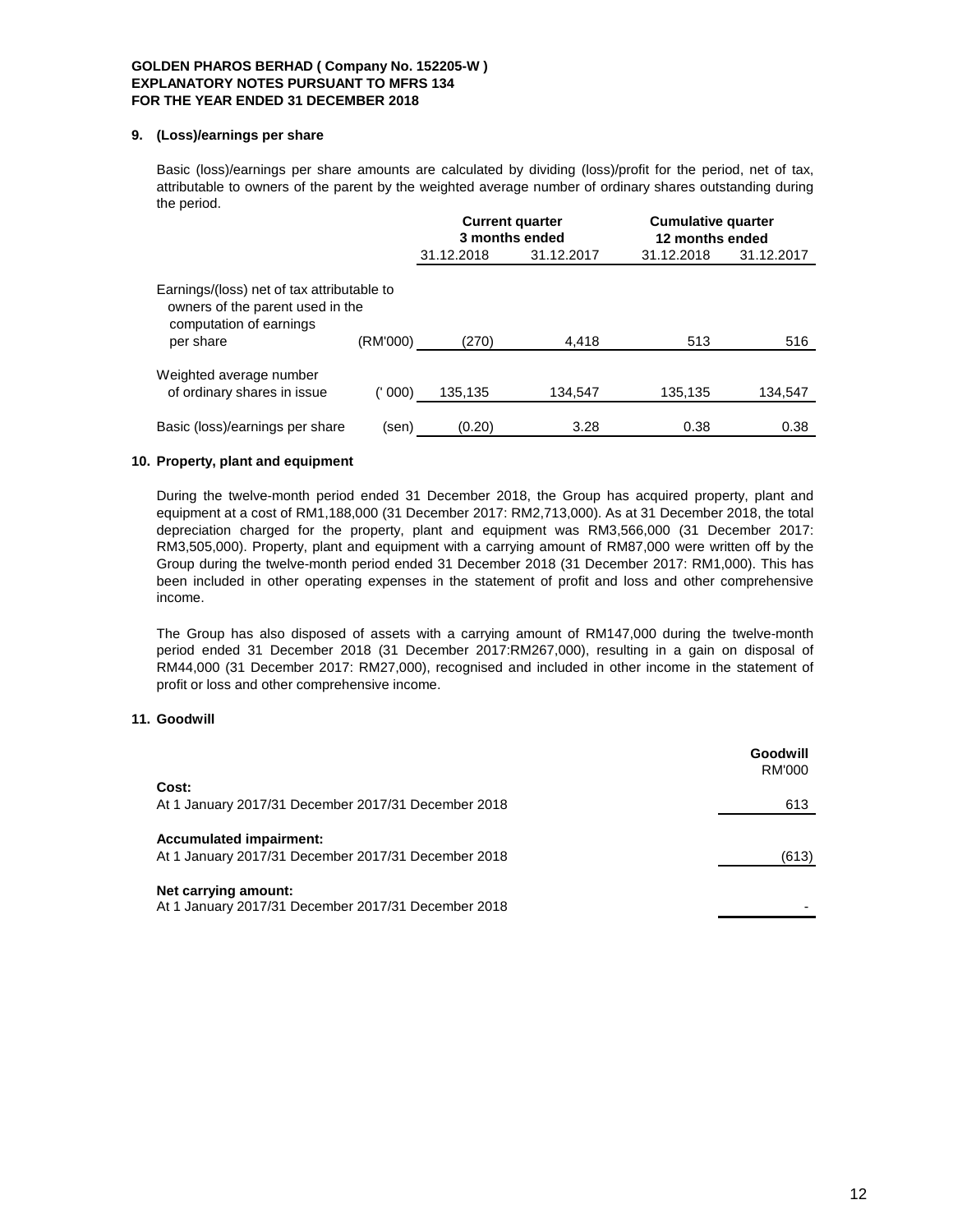#### **12. Fair value hierarchy**

The Group uses the following hierarchy for determining the fair value of all financial instruments carried at fair value:

Level 1 - Quoted (unadjusted) market prices in active markets for identical assets or liabilities

Level 2 - Valuation techniques for which the lowest level input that is significant to the fair value measurement is directly or indirectly observable

Level 3 - Valuation techniques for which the lowest level input that is significant to the fair value measurement is unobservable

As at the reporting date, the Group held the following financial assets that are measured at fair value:

|                                                                   | Total<br>RM'000 | Level 1<br>RM'000 | Level <sub>2</sub><br>RM'000 | Level 3<br>RM'000 |
|-------------------------------------------------------------------|-----------------|-------------------|------------------------------|-------------------|
| 31 December 2018                                                  |                 |                   |                              |                   |
| Fair value through other comprehensive<br>income financial assets |                 |                   |                              |                   |
| Equity shares                                                     | 1.364           | 1.364             | $\overline{\phantom{a}}$     |                   |
| 31 December 2017<br>Available-for-sale financial assets           |                 |                   |                              |                   |
| Equity shares                                                     | 2.434           | 2.434             | $\overline{\phantom{a}}$     |                   |

No transfer between any levels of the fair value hierarchy took place during the current interim period and the comparative period. There were also no changes in the purpose of any financial assets that subsequently resulted in a different classification of that assets.

The Group does not hold credit enhancements or collateral to mitigate credit risk. The carrying amount of financial assets therefore represents the potential credit risk.

## **13. Cash and bank balances**

Cash and bank balances comprised the following amounts:

|                                 | 31.12.2018<br>RM'000 | 31.12.2017<br>RM'000 |
|---------------------------------|----------------------|----------------------|
|                                 |                      |                      |
| Cash at banks and in hand       | 8,770                | 9,616                |
| Deposits in licensed banks      | 10.111               | 1,797                |
|                                 | 18.881               | 11.413               |
| Less:                           |                      |                      |
| Deposits in licensed banks      | (1.040)              | (1,052)              |
| Total cash and cash equivalents | 17.841               | 10,361               |
|                                 |                      |                      |

#### **14. Share capital**

During the financial period ended 31 December 2018, the Company issued 1,226,360 ordinary shares at no cost pursuant to the Company's Executive Share Grant Scheme at exercise price of RM0.24 per ordinary share.

|                                   | Group and<br>Company |
|-----------------------------------|----------------------|
| Issued and fully paid:            | RM '000              |
| Ordinary shares                   |                      |
| At 1 January 2018                 | 67,898               |
| Exercise of employee share option | 294                  |
| At 31 December 2018               | 68.192               |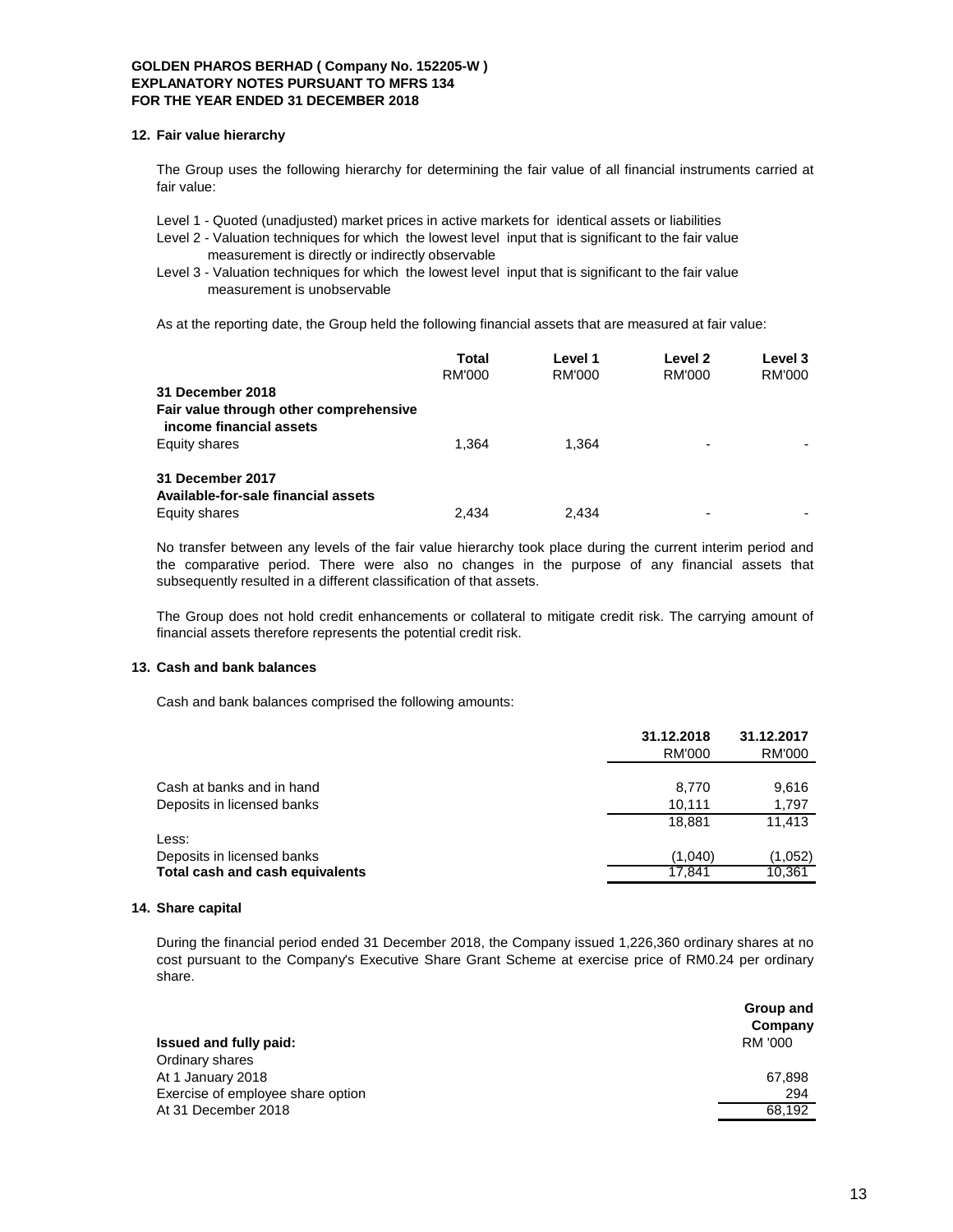#### **15. Borrowings**

|                    | 31.12.2018<br><b>RM'000</b> | 31.12.2017<br><b>RM'000</b> |
|--------------------|-----------------------------|-----------------------------|
| <b>Current</b>     |                             |                             |
| Secured            | 493                         | 837                         |
| <b>Non-current</b> |                             |                             |
| Secured            | 1,467                       | 797                         |
| Total borrowings   | 1,960                       | 1,634                       |
|                    |                             |                             |

# **16. Dividend**

There was no dividend declared by the Company during the financial period ended 31 December 2018 (31 December 2017: RMNil).

#### **17. Commitments**

|                                  | 31.12.2018<br>RM'000 | 31.12.2017<br>RM'000 |
|----------------------------------|----------------------|----------------------|
| <b>Capital expenditure</b>       |                      |                      |
| Approved and contracted for:     |                      |                      |
| Plant and machinery              | 753                  |                      |
| Motor vehicles                   |                      |                      |
| Approved but not contracted for: |                      |                      |
| Plant and machinery              | 4,255                | 5,008                |
| Motor vehicles                   | 193                  | 193                  |
|                                  | 5,201                | 5,201                |
|                                  |                      |                      |

# **18. Related party transactions**

The following table provides information on the transactions which have been entered into with related parties during the twelve-month periods ended 31 December 2018 and 31 December 2017 as well as the balances with the related parties as at 31 December 2018 and 31 December 2017:

|                                                     |            | Loans<br>from related<br>parties<br>RM'000 | <b>Secretarial</b><br>fee<br><b>RM'000</b> | <b>Expenses</b><br>paid by<br>related<br>parties<br>RM'000 | <b>Amounts</b><br>owed to<br>related<br>parties<br>RM'000 |
|-----------------------------------------------------|------------|--------------------------------------------|--------------------------------------------|------------------------------------------------------------|-----------------------------------------------------------|
| Entities with significant influence over the Group: |            |                                            |                                            |                                                            |                                                           |
| Holding company                                     |            |                                            |                                            |                                                            |                                                           |
| Terengganu Incorporated Sdn. Bhd. ("TISB")          | 31.12.2018 | ۰                                          | 5                                          |                                                            | 15.274                                                    |
|                                                     | 31.12.2017 | 1.000                                      | 5                                          | 64                                                         | 15.268                                                    |
| A corporate shareholder                             |            |                                            |                                            |                                                            |                                                           |
| Lembaga Tabung Amanah Warisan                       | 31.12.2018 | ۰                                          |                                            | ۰                                                          | 640                                                       |
| Negeri Terengganu ("LTAWNT")                        | 31.12.2017 |                                            |                                            |                                                            | 640                                                       |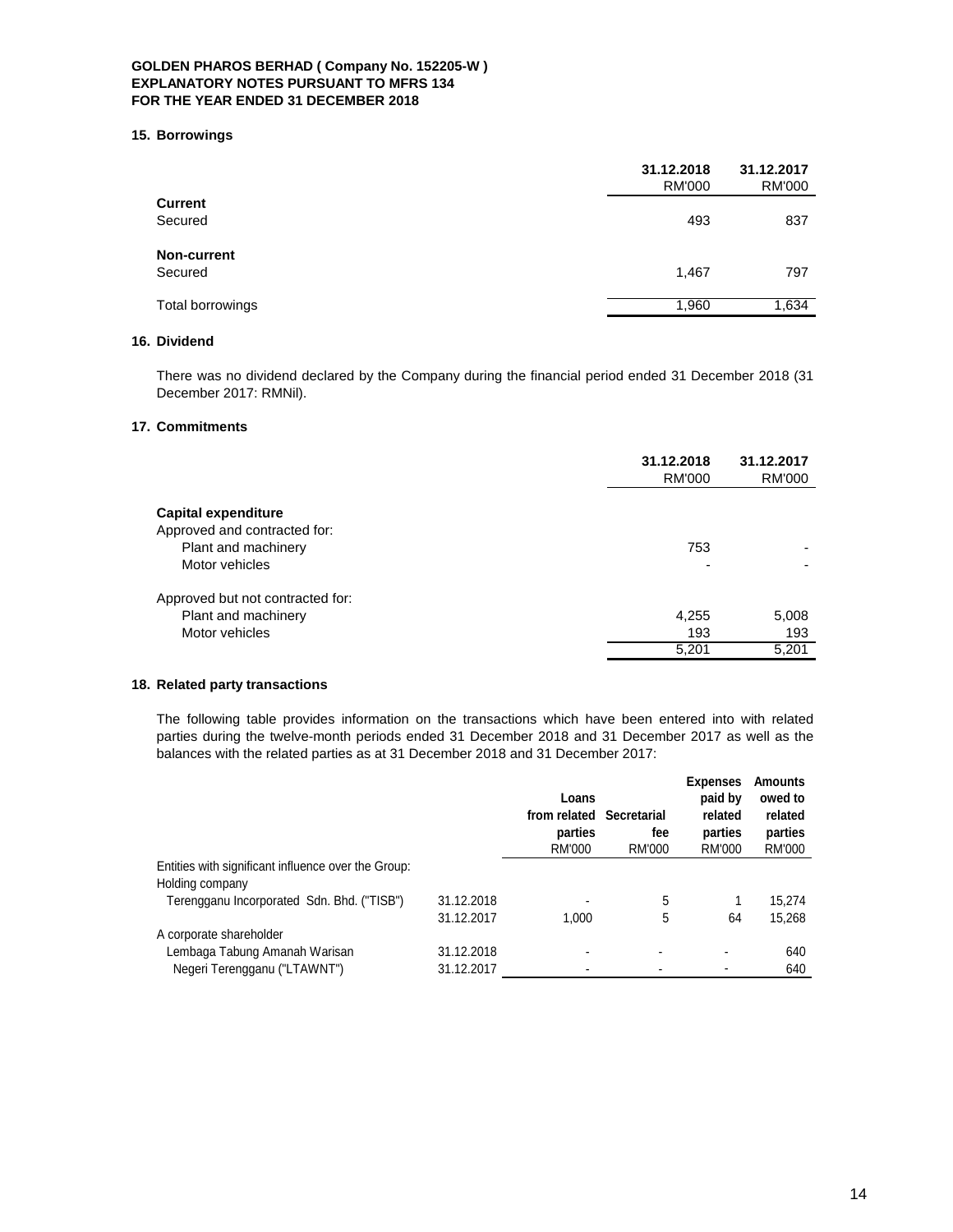#### **19. Performance review**

#### **(a) Current Quarter vs Corresponding Quarter of Previous Period (4Q18 vs 4Q17)**

The Group registered revenue of RM21.59 million for the current quarter ended 31 December 2018 ("4Q2018"), lower by 11% from RM24.34 million reported in the previous year's corresponding quarter ("4Q2017"). In term of profitability, the Group posted a profit before taxation ("PBT") of RM0.17 million in 4Q2018 as compared to a PBT of RM5.4 million in 4Q2017.

#### **Harvesting, sawmilling and kiln drying segment**

As a result of logging operation stoppage during the rainy season in 4Q2018, the Group's harvesting, sawmilling and kiln drying segment reported a reduction in PBT by 61% to RM2.39 million with a revenue decreased by 9% from RM17.31 million reported in 4Q2017 to RM15.68 million in 4Q2018. The substantial revenue and profit in 4Q2017 was contributed by logs sales proceed amounting to RM5.68 million from the concession of the Group's timber management subsidiary. No such exercise in the quarter review.

Internal logs extraction slightly reduced to 3,365 hoppus tonne in 4Q2018 from 3,608 hoppus tonne in 4Q2017 that led to lower sawn timber sales for the segment.

#### **Manufacturing segment**

Similarly, the manufacturing segment which is the glass division of the Group reported an adverse performance as the PBT in 4Q2018 decreased to RM0.17 million from RM0.24 million in 4Q2017. The reduction in profit was in line with the drop in the segment's revenue by 19% during the quarter under review, primarily related to the lukewarm construction projects meant developers delayed their project progress and glass order for their projects.

## **Other segment**

Other segment reported an increase in revenue in 4Q2018 by 43% to RM0.52 million from RM0.36 million revenue registered in 4Q2017, mainly due to the improved production and sale of woodchips. However, the segment's loss before taxation increased from RM1.07 million in 4Q2017 to RM2.39 million in 4Q2018 due to the increase in certain administrative expenses incurred by the segment during the quarter under review.

## **(b) Current Period-to-date vs Previous Period-to-date (FY2018 vs FY2017)**

For the financial year ended 31 December 2018 (FY2018), the Group showed significant improvement with better performance against the same period last year (FY2017) in terms of revenue and profitability.

The Group's revenue was RM74.12 million, 13% higher than RM65.64 million reported in FY2017. Consequently, gross profit grew 27% to RM18.07 million as compared with RM14.26 million in FY2017 on the back of superior contributions in the harvesting and sawmilling segment of the Group. As a result, the Group's PBT improved to RM1.82 million in FY2018 as compared to RM0.5 million PBT in the previous financial year.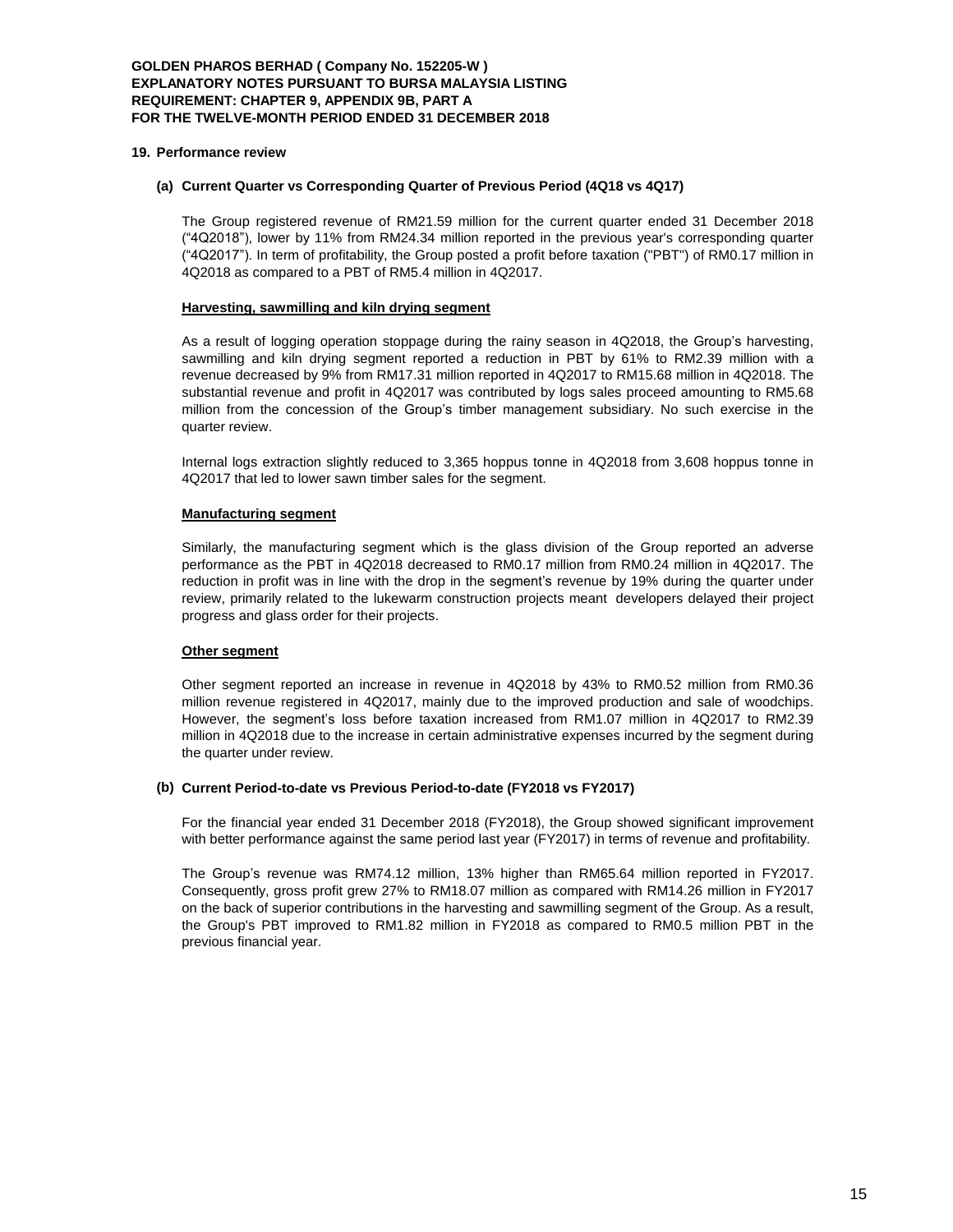#### **19. Performance review (continued)**

## **(b) Current Period-to-date vs Previous Period-to-date (FY2018 vs FY2017) (continued)**

## **Harvesting, sawmilling and kiln drying segment**

In the current year, the segment reported a PBT of RM6.48 million, an increase of 99% from the previous year's PBT of RM3.25 million. The significant improvement in profit was in line with the notable increase in the segment's revenue of RM49.87 million in FY2018 as compared to RM37.33 million reported in FY2017.

The remarkable results in the segment's revenue and profit were contributed by the higher sawn timber production, which eventually contributed to the increase in the sales of sawn timber by 40% from RM30.11 million in FY2017 to RM42.22 million in FY2018.

The main reason for the improved segment's performance was due to more active licenses for logging activities during FY2018 as compared to the previous year. A total of 32,823 hoppus tonne logs were extracted during the year under review as compared with 23,842 hoppus tonne in FY2017. In addition, the proceeds from forward sales of standing tree amounting to RM2.32 million also contributed to the better results in the current year.

#### **Manufacturing segment**

The manufacturing segment of the Group reported a reduction in revenue by 18% in FY2018 as compared to FY2017. In line with revenue reduction, the segment's PBT decreased 46% to RM0.56 million in FY2018 from RM1.05 million PBT reported in FY2017.

The adverse performance of the segment was contributed by the lukewarm situation of construction industry which affect glass order book where developers delayed the completion of projects.

## **Other segment**

Other segment recorded an increase in revenue by 65% in FY2018, mainly due to the improved woodchip business. However during the same period, there was an increase in loss before taxation by 37% to RM5.22 million as compared with a loss of RM3.80 million recorded in the previous financial year as the segment's expenses increased by 43%.

#### **20. Material change in performance of operating segments of current quarter compared with immediate preceding quarter**

|                        | <b>Current</b><br>quarter<br>31.12.2018<br><b>RM'000</b> | <b>Immediate</b><br>preceding<br>quarter<br>30.9.2018<br><b>RM'000</b> |
|------------------------|----------------------------------------------------------|------------------------------------------------------------------------|
| Revenue                | 21,593                                                   | 18,844                                                                 |
| Profit before taxation | 166                                                      | 433                                                                    |
|                        |                                                          |                                                                        |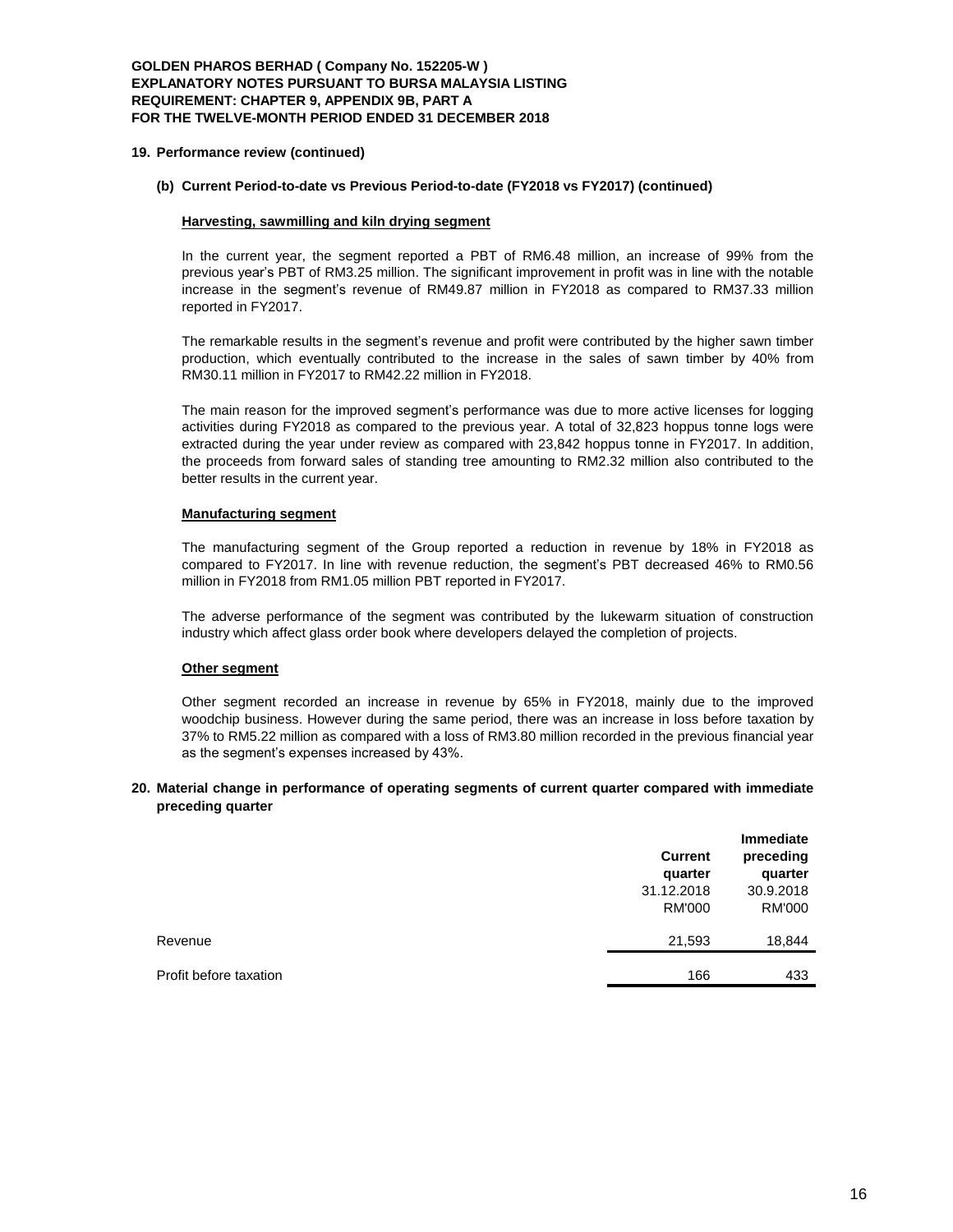## **20. Material change in performance of operating segments of current quarter compared with immediate preceding quarter (continued)**

The Group's revenue for the quarter under review was RM21.59 million, improved by 15% from RM18.84 million reported in the immediate preceding quarter. However, the Group's profit before taxation declined by 94% to RM0.03 million in the quarter under review, mainly due to loss incurred in other segment of the Group.

The harvesting, sawmilling and kiln drying segment posted a profit before taxation of RM2.39 million with revenue recorded at RM15.67 million during the current quarter. If compared with the preceding quarter's profit before taxation of RM1.11 million and revenue of RM12.79 million, the current quarter's performance improved dramatically, despite the reduction in logs harvested. Sawn timber sales were not affected as the logs supply during the previous quarter was sufficient for sawmills to generate revenue and profit.

The manufacturing segment's revenue and profit before taxation slightly improved in the current quarter as compared with the performance in the immediate preceding quarter, despite the slowdown in glass demand from construction projects. The improvement in segment's profit was due to the operational and nonoperational interventions taken to maintain the segment in profitable position.

The main factor for the adverse performance of profit which is contrast with the revenue's performance was due to major expenses incurred by other segment during the current quarter.

#### **21. Commentary on prospect**

#### **Harvesting, sawmilling and kiln drying of timber**

Internal logs extraction and mid-stream activities continue to be adversely affected by the monsoon season in the harvesting operational area in the next quarter. However, with the continuous improvement initiatives taken, the performance of the harvesting, sawmilling and kiln drying segment is expected to further contribute to the positive result in 1st Quarter 2019.

## **Manufacturing**

The market environment and construction projects situation will continue to cause greater challenge to the glass segment of the Group. Competition remains very stiff especially in the local market as the customers demand price reduction and longer credit terms.

However with new projects in the pipeline, especially the reactivation of veneer operations after the long cessation period, the segment is expected to contribute positive result to the Group in the next quarter.

The Management will continue to intensify its effort to improve efficiency, productivity and profitability of the Group for the current financial year.